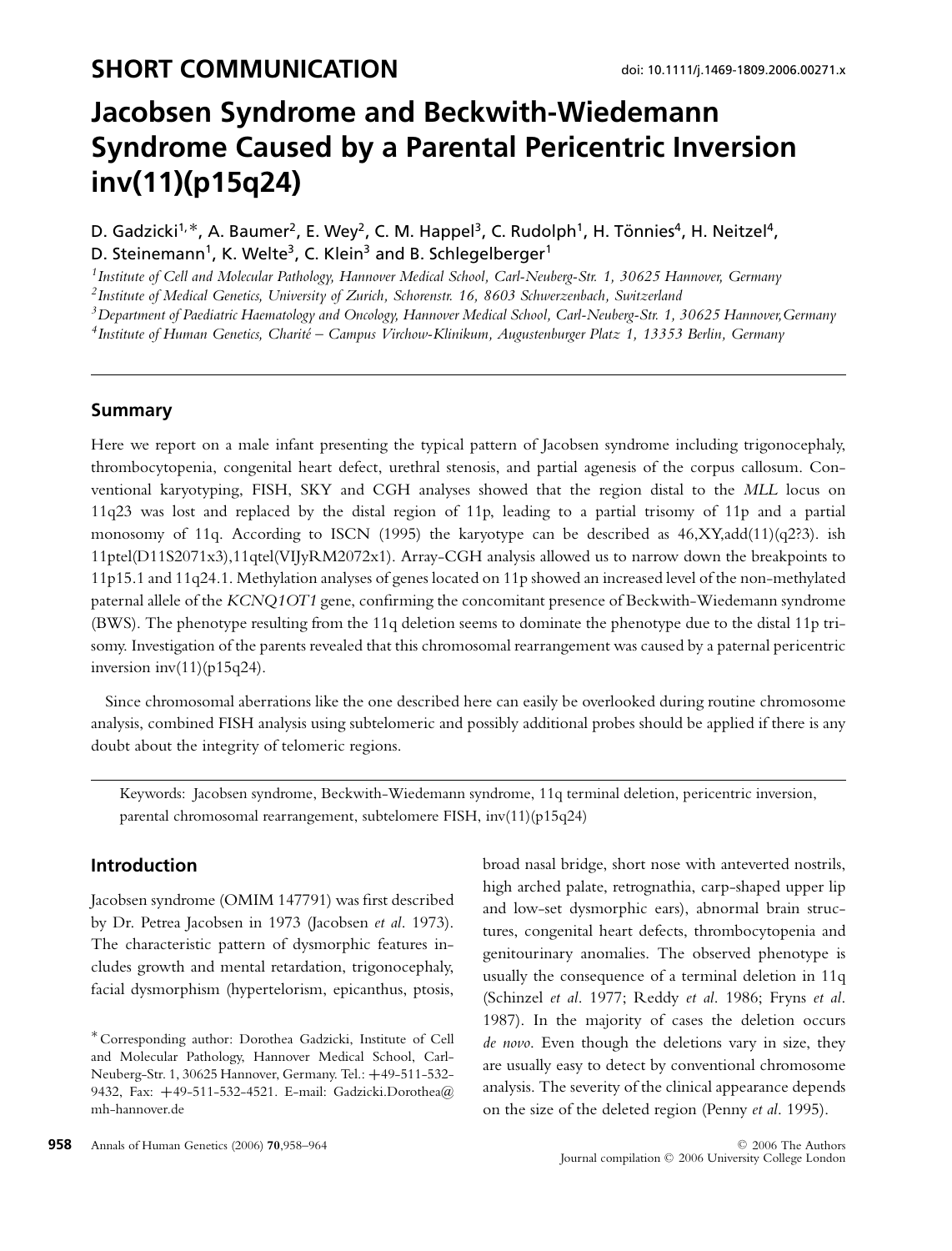

**Figure 1** Face of patient at  $3\frac{1}{4}$  months.

#### **Clinical Report**

Here we report on a premature male infant born in the 32**+**5 week of pregnancy to healthy parents. The infant was admitted to the Department of Paediatrics with respiratory problems after emergency Caesarean section was initiated because of vaginal bleeding. Measurements at birth were: weight  $3060 \text{ g}$  (500 g above the 97<sup>th</sup> percentile), length 48 cm (97<sup>th</sup> percentile) and occipital circumference 32.5 cm  $(75<sup>th</sup>-90<sup>th</sup>$  percentile). He presented with facial dysmorphia including trigonocephaly, epicanthus, ptosis, broad nasal bridge, carp-shaped upper lip and posterior rotated low-set ears (Figure 1). Clinical examination revealed impairment of several organ systems, including tricuspidal valve failure with insufficiency, atrial septal defect with cross-shunt leading to pulmonary hypertension, and urethral stenosis with hydronephrosis on the right side. Cranial ultrasound examination showed a partial agenesis of the corpus callosum. Furthermore, blood count analysis revealed anemia (haemoglobin: 13.6g/dl) and thrombocytemia  $(18.000/\mu l)$ . Measurements of the infant at the age of six months (adjusted to the fourth month) were: weight 6830g (adjusted  $50^{\text{th}} - 75^{\text{th}}$  percentile), length 63 cm (adjusted  $10^{\text{th}} - 25^{\text{th}}$  percentile) and occipital circumference 41 cm (adjusted  $10^{th}$ –25<sup>th</sup> percentile).

# **Materials and Methods**

The parents gave their informed consent for all diagnostic procedures. All procedures were performed in accordance with the guidelines of the Institutional Review Board of Hannover Medical School.

#### **Chromosome Analysis**

Peripheral blood cells were cultured for 72 hours with the addition of phytohemagglutinin (PHA). Chromosome preparation and fluorescence R banding using chromomycin A3 were performed as previously described (Schlegelberger *et al*. 1999). Twenty-five metaphases were completely analysed. Karyotypes were described according to ISCN (1995).

#### **Fluorescence in situ Hybridisation (FISH)**

FISH analyses were performed on metaphases using the subtelomeric TelVision probes for 11p (Spectrum-Green) and 11q (SpectrumOrange), as well as the LSI MLL Dual Colour Break Apart Rearrangement Probe (Abbott, Diagnostics, Wiesbaden, Germany), as described previously (Schlegelberger *et al*. 1999). Analyses were performed using a fluorescence microscope (Axioskop, Carl Zeiss Jena GmbH, Jena, Germany) coupled to a CCD camera and FISHView EXPO 2.0 software (Applied Spectral Imaging, Ltd., Migdal HaEmek, Israel). Fifteen metaphase spreads were evaluated. FISH results were described according to ISCN (1995).

## **Spectral Karyotyping (SKY)**

For SKY analysis, metaphase chromosomes were hybridised with the SKY probe mixture (Applied Spectral Imaging, Ltd., Migdal HaEmek, Israel) according to the manufacturer's instructions. For image acquisition and analysis, the SpectraCube<sup>TM</sup> system was used, coupled to an epifluorescence microscope (Axioskop, Carl Zeiss Jena GmbH, Jena, Germany) with a CCD camera and SKYView software (Applied Spectral Imaging, Ltd., Migdal HaEmek, Israel). Ten metaphase spreads were evaluated.

## **Comparative Genomic Hybridisation (CGH)**

Comparative genomic hybridisation (CGH) was performed as described previously (Tönnies et al. 2001)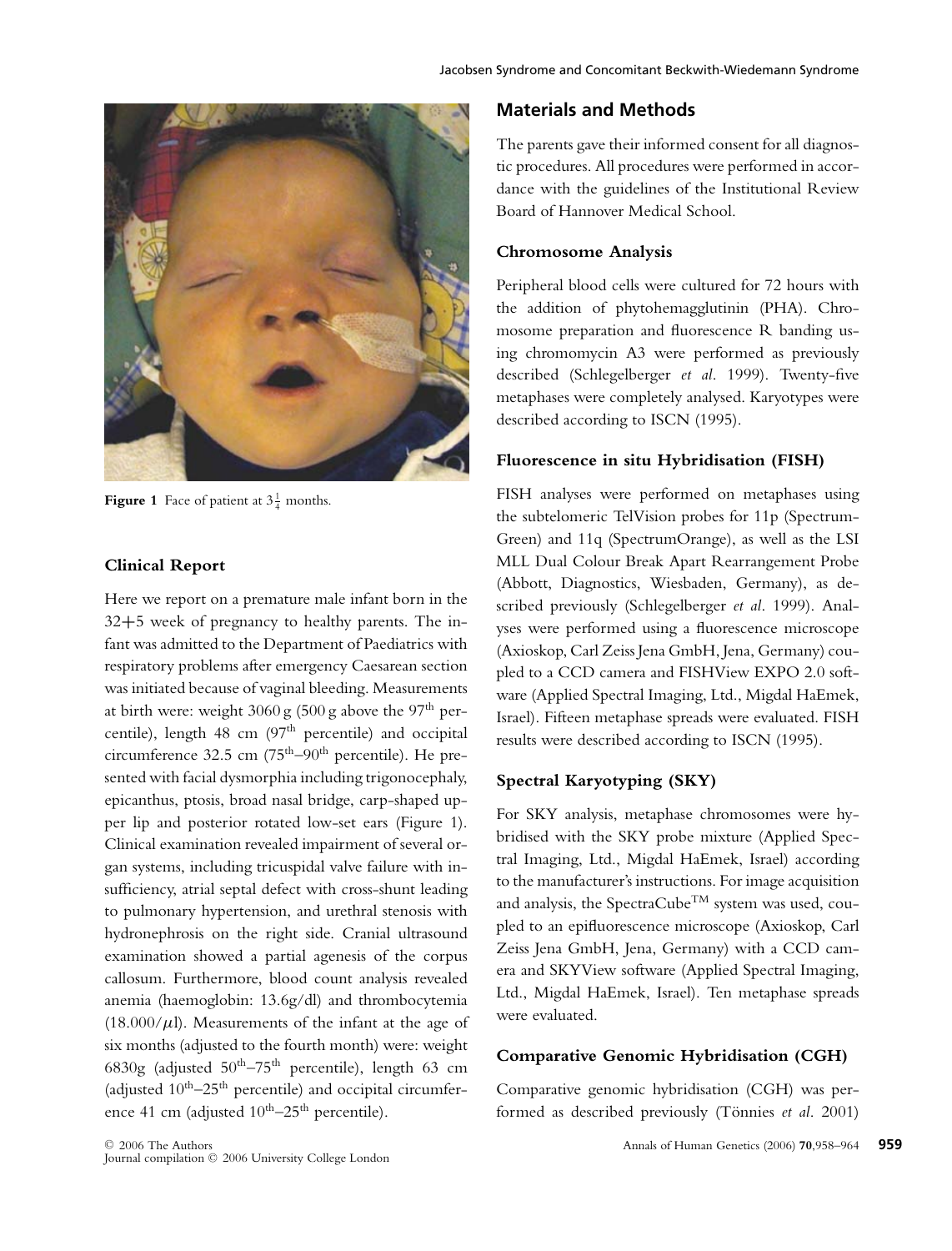with slight modifications. In brief, test and control DNA were differently labelled by nick translation with SpectrumGreen®-dUTP and SpectrumOrange®-dUTP (Vysis). 200ng of labelled test DNA, 200 ng reference DNA, and  $12.5\mu$ g Cot-1 DNA were coprecipitated, denatured, and hybridised to normal denatured metaphase spreads. After incubation at 37◦C for 3 days, standard posthybridization washes were performed. Metaphase images were evaluated using an epifluorescence microscope (Axiophot, Carl Zeiss Jena GmbH, Jena, Germany) fitted with a cooled CCD camera (Hamamatsu, Japan) and appropriate single band pass filter sets. Image analysis and karyotyping were performed using the ISIS analysis system (Metasystems, Germany).

#### **Array-CGH**

A DNA chip containing 6251 individual BAC/PAC clones was used. Clone selection and spotting, as well as labelling and hybridisation of DNA probes, were performed as described previously (Zielinski *et al.* 2005).

Image analysis was performed using a dual laser scanner and the GenePix Pro 4.0 imaging software (GenePix 4000 A; Axon Instruments, Union City, CA, USA). Data normalisation and analysis were carried out using software packages marray and aCGH from R software3 (http://www.r-project.org). Raw fluorescence intensity values were normalised by applying the print-tip LOESS normalisation function. Spot quality criteria were set as foreground to background  $>3.0$  and SD of triplicates <0.2. For breakpoint calling the aCGHSmooth software was used (Jong *et al.* 2004).

## **Analysis of the Methylation Status of the** *KCNQ1OT1* **and H19 Genes**

Modification of genomic DNA was carried out using the CpGenomeTM DNA Modification Kit (Ampligene/ONcor kit, Gaithersburg, MD, USA) according to the manufacturer's recommendations.

The methylation status of the *KCNQ1OT1* and *H19* genes was analysed by amplifying differentially methylated DNA segments of these genes. For each gene, two rounds of PCR with nested primers were performed (primer sequences and PCR conditions are available on request). Afterwards PCR products were digested with

*Taq*I, so that only the PCR products representing the methylated alleles would be digested. BWS patients with a paternal duplication at 11p15 are expected to show a reduced level of methylated *KCNQ1OT1* alleles and an increased level of methylated *H19* alleles. After digestion DNA fragment size was determined by agarose (2.5%) gel electrophoresis.

## **Results**

Chromosome analysis revealed a subtle structural aberration of the long arm of chromosome 11. The karyotype was described as 46,XY,add(11)(q2?3) (Figure 2). SKY analysis showed no material derived from another chromosome (data not shown). FISH analysis using the *MLL* probe showed a regular signal constellation (data not shown). Further investigations using the subtelomeric probes for 11q and 11p showed the loss of the telomere-associated region of 11q on one chromosome 11, which was replaced by additional material from the telomere-associated region of 11p (Figure 3). The karyotype was described as 46,XY,add(11)(q2?3). ish 11ptel(D11S2071x3),11qtel(VIJyRM2072x1).

The CGH analyses performed in parallel confirmed the loss of 11q23 to 11qter and the gain of 11p15 to 11pter described as: 46,XY,rev ish enh(11p15pter),dim(11q23qter) (data not shown). In addition, array-CGH was performed in order to define the breakpoints more precisely and to rule out other chromosomal rearrangements. The breakpoints were determined from 11p15.1 to 11pter (RP11-4B7 to CTC-908H22) and 11q24.1 to 11qter (RP11-166D19 to RP11-469N6) (data not shown). No other imbalances were seen.

To investigate whether this chromosomal aberration is due to a balanced parental chromosome rearrangement, chromosome analyses and FISH studies were performed on peripheral blood lymphocytes from the parents. The mother had a normal karyotype. The father showed a subtle change in 11p15, which was shown to be derived from a pericentric inversion inv(11)(p15q24) by FISH. Simultaneous hybridisation of the 11pter, 11qter and *MLL* probes showed that on one copy of chromosome 11 that signal for the *MLL* locus in 11q23 was next to the 11pter signal instead of the 11qter signal (Figure 4). Thus, the partial trisomy 11p and the partial monosomy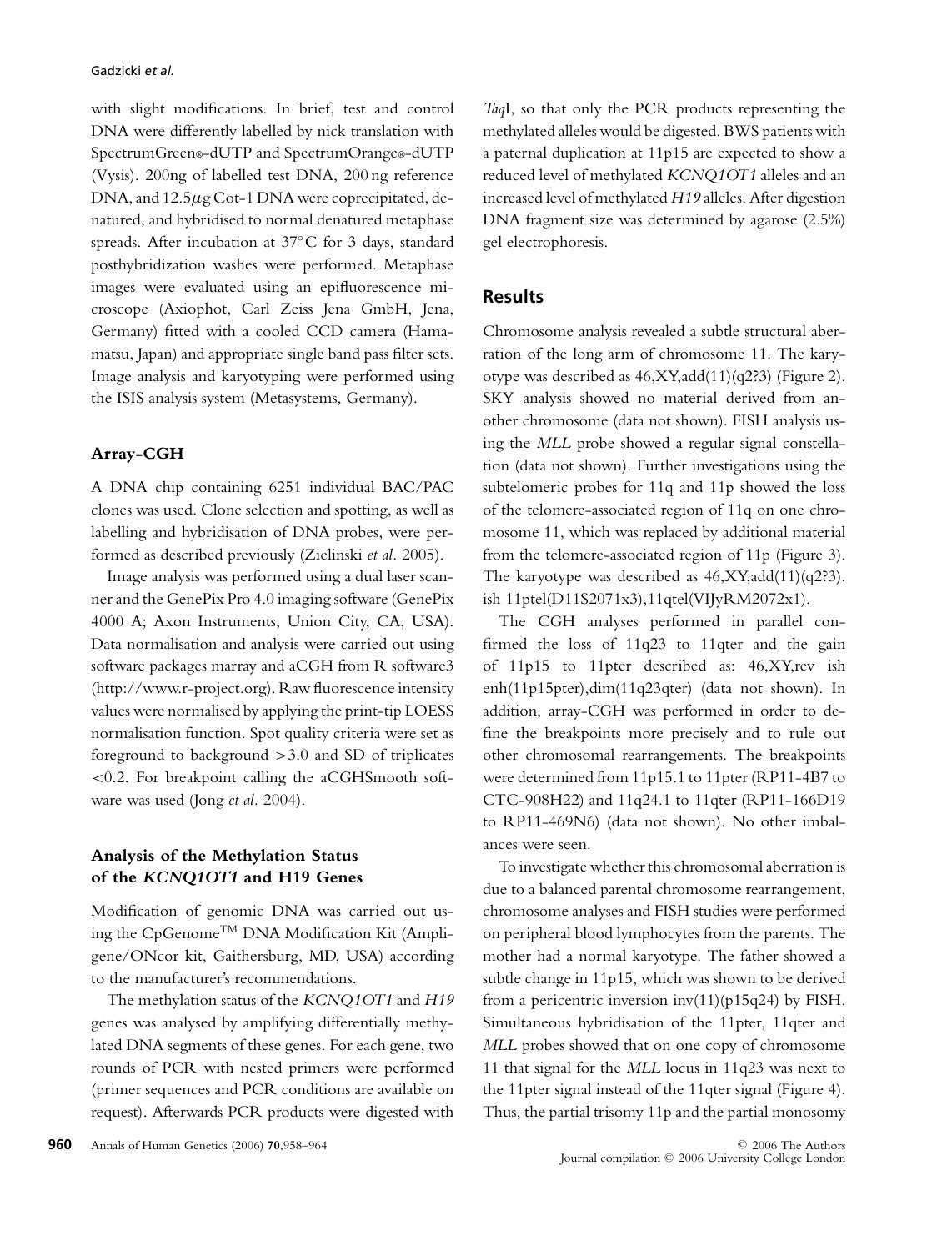

**Figure 2** Karyotype of the patient: 46,XY,add(11)(q2?3). The arrow indicates the chromosome 11 with a subtle structural aberration.



Figure 3 FISH analysis with subtelomeric probes for 11q (orange) and 11p (green). The normal chromosome 11 has one orange and one green signal for 11q and 11p, respectively, whereas the aberrant chromosome 11 has green signals for 11p on both ends and no orange signal.

11q in the child resulted from unequal crossing-over during paternal meiosis.

Since the critical region of 11q was lost, the diagnosis of Jacobsen syndrome was confirmed. Moreover, knowledge of the cytogenetic results led us to assume that the child could additionally be affected with Beckwith-Wiedemann syndrome (BWS, OMIM 130650). BWS is characterised by large body size, macroglossia, visceromegaly and an increased risk for embryonal tumors (e.g. Wilms tumor, hepatoblastoma, neuroblastoma, rhabdomyosarcoma) (Pettenati *et al*. 1986). Duplication of 11p15 was the first described cytogenetic abnormality associated with BWS (Waziri *et al.* 1983). In about half of the patients, loss of methylation of genes located in this region is the cause of the disease and in 10–20% of patients it is due to paternal uniparental disomy of 11p15 (Bliek *et al*. 2001, Weksberg *et al*. 2001). At birth, measurements of the child were at high percentile levels, length at the 97<sup>th</sup> percentile, occipital circumference at  $75<sup>th</sup>-90<sup>th</sup>$  percentile and weight even above the 97<sup>th</sup> percentile. No further abnormalities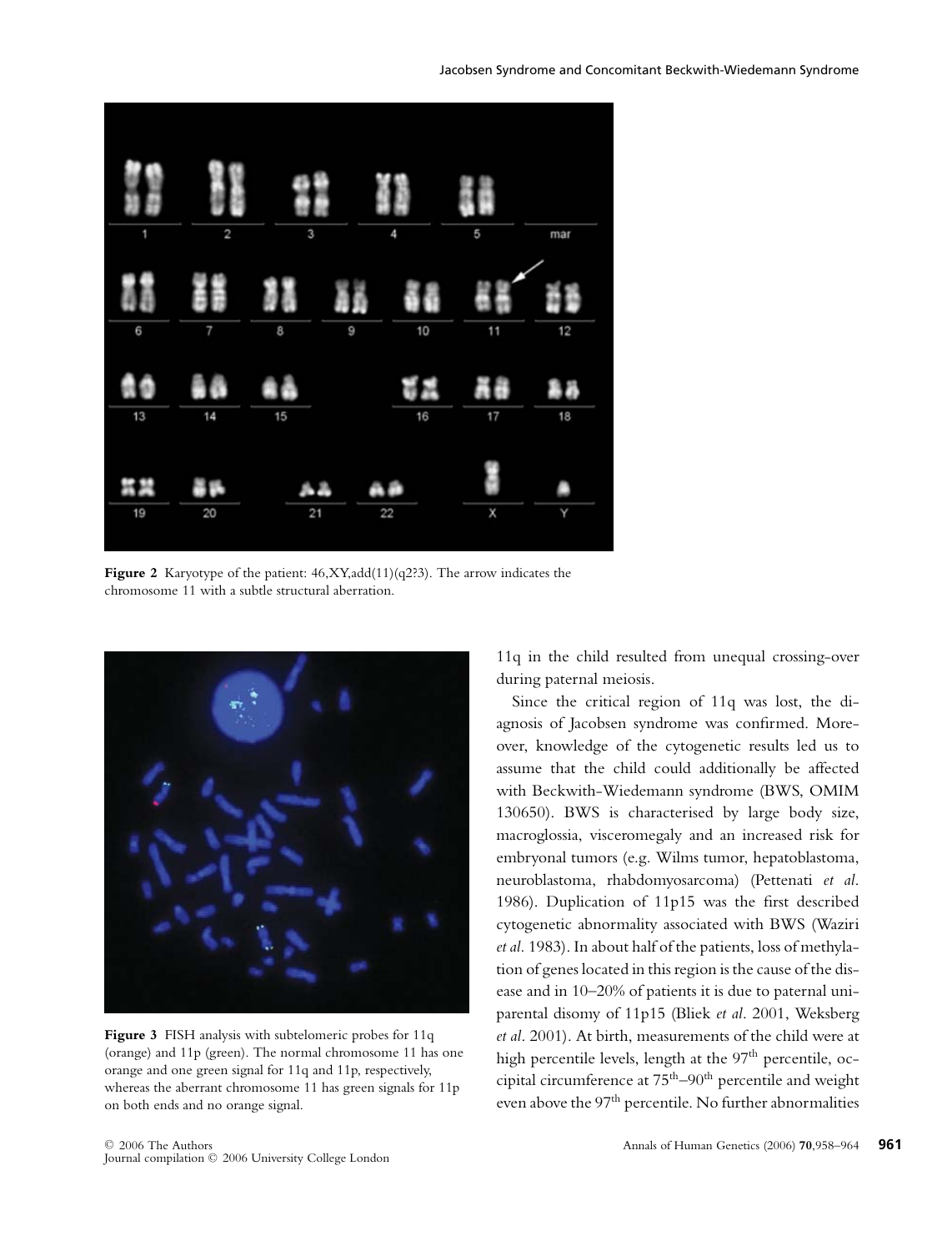

Figure 4 FISH analysis on paternal chromosomes using the subtelomeric probes for 11q (orange) and 11p (green), together with the *MLL* probe (green/orange fusion signal). The normal chromosome 11 shows the fusion signal for the *MLL* locus in 11q23 next to the orange signal for 11qter, as expected, whereas the aberrant chromosome 11 shows the fusion signal for the *MLL* locus next to the green signal for 11pter. This signal constellation indicates the presence of a pericentric inversion with one breakpoint distal to the *MLL* locus and the other in 11p.

such as exomphalos or macroglossia, which are indicative of BWS, were observed. The analysis of the methylation status of the *KCNQ1OT1* gene revealed an increased level of non-methylated alleles (data not shown), which is in agreement with the presence of a duplication of paternal origin in the proband. The somewhat less quantitative properties of this assay for the *H19* gene did not allow the clear visualisation of a higher ratio of paternal alleles.

Thus, unbalanced recombination of the paternal pericentric inversion caused concomitant Jacobsen syndrome and Beckwith-Wiedemann syndrome in the proband.

## **Discussion**

In the majority of cases, Jacobsen syndrome is caused by a *de novo* deletion in 11q. The breaks most often occur in expanded CCG-trinucleotide repeats within the folatesensitive fragile site FRA11B, located in 11q23.3 (Jones *et al*. 1994, 2000). These repeats may induce increased chromosomal instability, thus leading to terminal deletions of 11q.

However, as recently reported by Riegel *et al*. (2005), complex chromosomal rearrangements may underlie what appears at first glance to be a "simple" translocation. Because these complex rearrangements are sometimes subtle, and cannot be detected by routine methods, their frequency may be underestimated. Here we present a case with a complex chromosomal rearrangement leading to loss of the terminal region of 11q, due to a paternal pericentric inversion  $inv(11)(p15q24)$ . This finding has been confirmed both by FISH analyses using subtelomeric probes and by CGH analysis. Performing SKY and array-CGH analysis, further interchromosomal rearrangements or chromosomal imbalances could be ruled out. Array-CGH allowed us to further narrow down the breakpoints, and confirmed the loss of the critical region for Jacobsen syndrome. The child showed the typical symptoms of Jacobsen syndrome, but carries the partial 11q monosomy in addition to a partial 11p trisomy.

Duplication of the paternal allele of 11p15 leads to BWS. The subject's body measurements at birth, presenting with high percentile levels, were in accordance with the expected macrosomia associated with BWS. However, measurements at the age of six months indicated growth retardation. This could be explained by counterbalancing the overgrowth typical for BWS with the reduced growth typical for Jacobsen syndrome (Grossfeld *et al*. 2004). Because BWS is associated with an increased risk for childhood tumors, extensive attempts were undertaken to contact the parents and to advise them to undergo regular follow-up examinations. Unfortunately, the child was lost for follow-up because the parents refused any further contact.

In the case of Jacobsen syndrome the presence of different symptoms and the severity of the phenotype correlate with the size of the deleted region (Penny *et al*. 1995). Detailed investigation of cases with small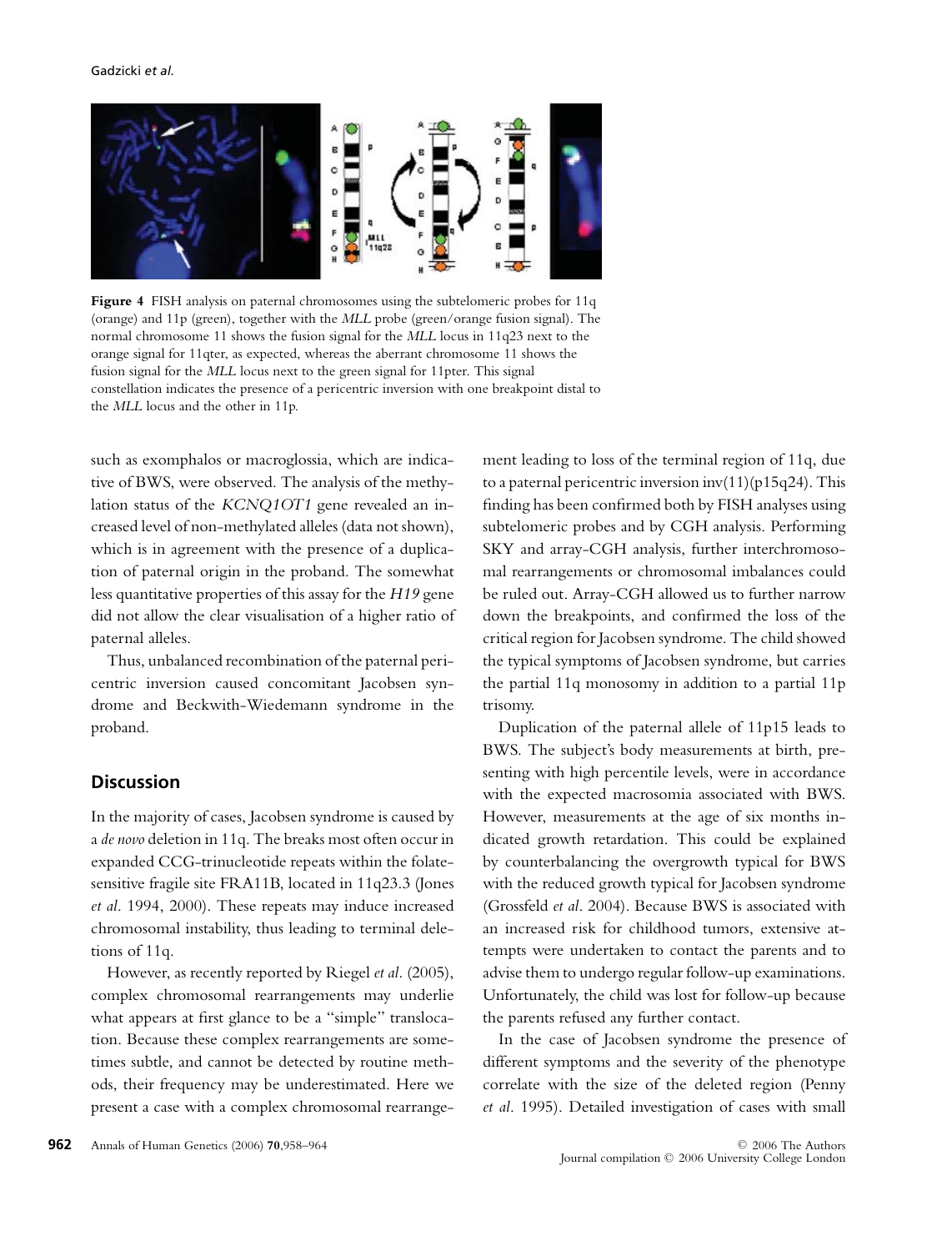deletions, using new methods such as array-CGH and SNP (single nucleotide polymorphism)-chips, will further help to narrow down the critical regions in 11q and to identify the genes responsible for the different features of Jacobsen syndrome.

Inherited chromosomal rearrangements leading to an 11q deletion have seldom been reported. To our knowledge, only one other similar case has been described. Clarkson *et al*. (2002) reported on a 16-yearold girl with a rather mild phenotype of Jacobsen syndrome. Further investigation revealed that the recombinant chromosome 11 was due to a paternal inversion inv (11)(p15.5q24.3).

Since chromosomal aberrations like the one described here can easily be overlooked during routine chromosome analyses, FISH analyses using subtelomeric probes for 5q, 7p, 7q, 9p and 11q should be routinely performed in addition to a high-resolution karyotype, in the presence of a trigonocephaly sequence in a child with multiple congenital anomalies.

#### **Acknowledgements**

The authors are grateful to the parents of the little patient for their cooperation, to Peter Lichter (DKFZ) for providing the DNA chip for array-CGH, to Gill Teicke for her support in preparing the manuscript and to Jennifer Espenkötter, Maike Hagedorn, Marcel Tauscher and Antje Gerlach for their excellent technical assistance.

This work was supported by the BMBF Competence Network "Congenital Bone Marrow Failure Syndromes" (Project number: 01GM0307).

#### **References**

- Bliek, J., Maas, S. M., Ruijter, J. M., Hennekam, R. C., Alders, M., Westerveld, A. & Mannens, M. M. (2001) Increased tumor risk for BWS patients correlates with aberrant H19 and not KCNQ1OT1 methylation: occurrence with KCNQ1OT1 hypomethylation in familial cases of BWS. *Hum Mol Genet* **10**, 467–476.
- Clarkson, B., Pavenski, K., Dupuis, L., Kennedy, S., Meyn, S., Nezarati, M. M., Nie, G., Weksberg, R., Withers, S., Quercia, N., Teebi, A. S. & Teshima, I. (2002) Detecting rearrangements in children using subtelomeric FISH and SKY. *Am J Med Genet* **107**, 267–274.
- Fryns, J. P., Kleczkowska, A., Smeets, E. & Van den Berghe, H. (1987) Distal 11q deletion: a specific clinical entity. *Helv Pediatr Acta* **42**, 191–194.
- Grossfeld, P. D., Mattina, T., Lai, Z., Favier, R., Jones, K. L., Cotter, F., Jones, C. & the 11q Consortium. (2004) The 11q terminal deletion disorder: A prospective study of 110 cases. *Am J Med Genet* **129A**, 51–61.
- ISCN. (1995) *An International System for Human Cytogenetic Nomenclature*. (editorF. Mitelman). S. Karger, Basel.
- Jacobsen, P., Hauge, M., Henningsen, K., Hobolth, N., Mikkelsen, M. & Philip, J. (1973) An (11;21) translocation in four generations with chromosome 11 abnormalities in the offspring. A clinical, cytogenetical and gene marker study. *Hum Hered* **23**, 568–585.
- Jones, C., Slijepcevic, P., Marsh, S., Baker, E., Langdon, W. Y., Richards, R. I. & Tunnacliffe, A. (1994) Physical linkage of the fragile site FRA11B and a Jacobsen syndrome deletion breakpoint in 11q23.3. *Hum Mol Genet* **3**, 2123– 2130.
- Jones, C., Mullenbach, R., Grossfeld, P., Auer, R., Favier, R., Chien, K., James, M., Tunnacliffe, A. & Cotter, F. (2000) Co-localisation of CCG repeats and chromosome deletion breakpoints in Jacobsen syndrome: evidence for a common mechanism of chromosome breakage. *Hum Mol Genet* **9**, 1201–1208.
- Jong, K., Marchiori, E., Meijer, G., van der Wart, A. & Ylstra, B. (2004) Breakpoint identification and smoothing of array comparative genomic hybridization data. *Bioinformatics* **20**, 3636–3637.
- Penny, L. A., Dell'Aquila, M., Jones, M. C., Bergoffen, J., Cunniff, C., Fryns, J.-P., Grace, E., Graham, J. M., Kousseff, B., Mattina, T., Syme, J., Voullaire, L., Zelante, L., Zenger-Hain, J., Jones, O. W. & Evans, G. A. (1995) Clinical and molecular characterization of patients with distal 11q deletions. *Am J Hum Genet* **56**, 676–683.
- Pettenati, M. J., Haines, J. L., Higgins, R. R., Wappner, R. S., Palmer, C. G. & Weaver, D. D. (1986) Wiedemann-Beckwith syndrome: presentation of clinical and cytogenetic data on 22 cases and review of the literature. *Hum Genet* **74**, 143–154.
- Reddy, K. S., Thomas, I. M. & Narayanan, H. S. (1986) Partial deletion of the long arm chromosome 11 in Jacobsen syndrome. *Indian J Pediatr* **53**, 123–126.
- Riegel, M., Baumer, A., Suss, J. & Schinzel, A. (2005) An unusual reciprocal translocation detected by subteleomeric FISH: interstitial and not terminal. *Am J Med Genet* **135A**, 86–90.
- Schinzel, A., Auf der Maur, P. & Moser, H. (1977) Partial deletion of long arm of chromosome 11[del (11)(q23)]: Jacobsen syndrome. Two new cases and review of the clinical findings. *J Med Genet* **14**, 438–444.
- Schlegelberger, B., Metzke, S., Harder, S., Zuhlke-Jenisch, R., Zhang, Y. & Siebert, R. (1999) Classical and molecular cytogenetics of tumor cells. In: *Diagnostic cytogenetics* (editorR.-D. Wegner), pp 151–185. Berlin Heidelberg, Springer-Verlag, New York.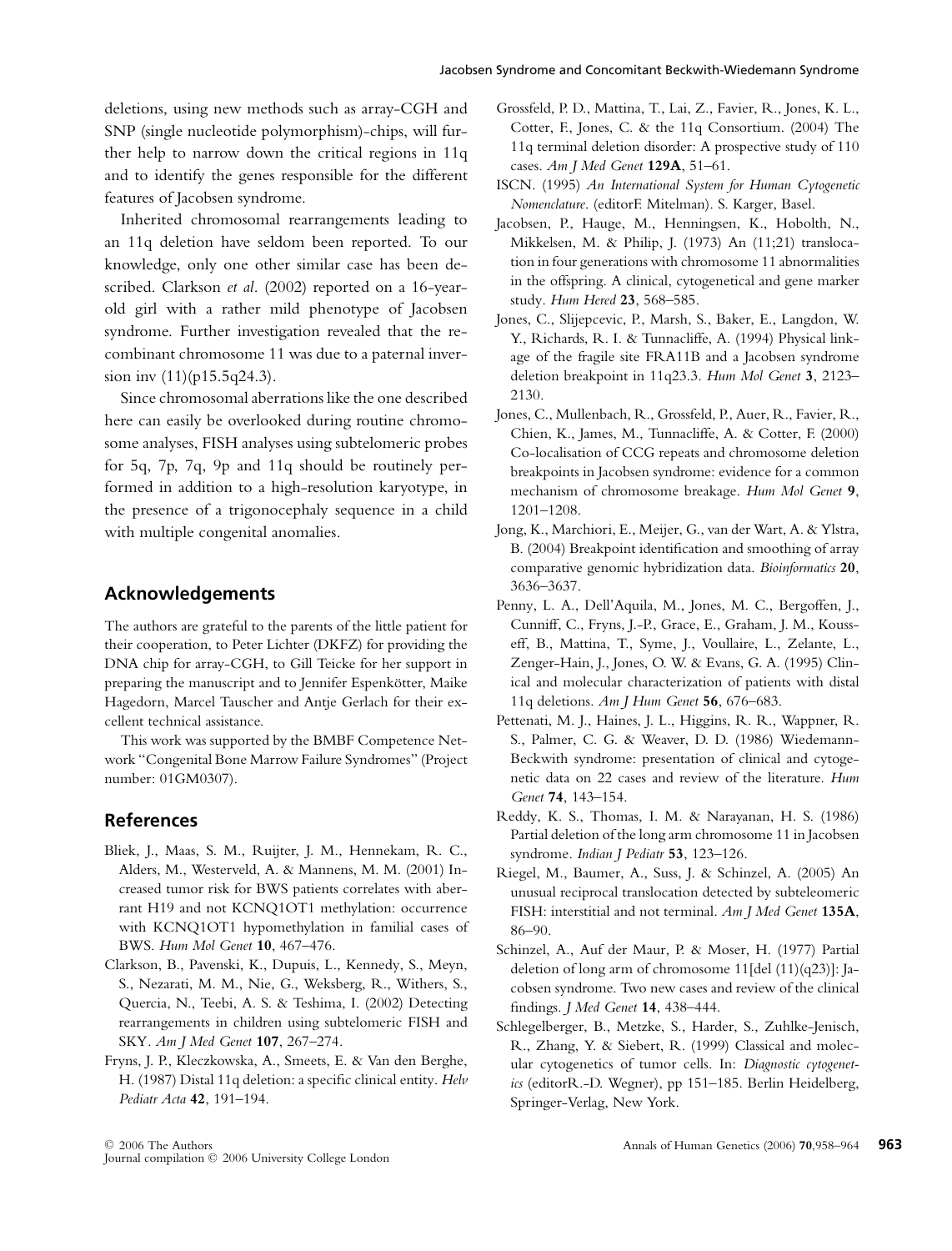- Tonnies, H., Stumm, M., Wegner, R. D., Chudoba, I., Kalscheuer, V. & Neitzel, H. (2001) Comparative genomic hybridization based strategy for the analysis of different chromosome imbalances detected in conventional cytogenetic diagnostics. *Cytogenet Cell Genet* **93**, 188–194.
- Waziri, M., Patil, S. R., Hanson, J. W. & Bartley, J. A. (1983) Abnormality of chromosome 11 in patients with features of Beckwith-Wiedemann syndrome. *J Pediatr* **102**, 873–876.
- Weksberg, R., Nishikawa, J., Caluseriu, O., Fei, Y. L., Shuman, C., Wei, C., Steele, L., Cameron, J., Smith, A., Ambus, I., Li, M., Ray, P. N., Sadowski, P. & Squire, J. (2001) Tumor development in the Beckwith-Wiedemann

syndrome is associated with a variety of constitutional molecular 11q15 alterations including imprinting defects of KCNQ1OT1. *Hum Mol Genet* **10**, 2989–3000.

Zielinski, B., Gratias, S., Toedt, G., Stange, D. E., Radlwimmer, B., Lohmann, D. R. & Lichter, P. (2005) Detection of chromosomal imbalances in retinoblastoma by matrixbased comparative genomic hybridization. *Gene Chromosome Cancer* **43**, 294–301.

*Received:* 13 July 2005 *Accepted:* 14 November 2005